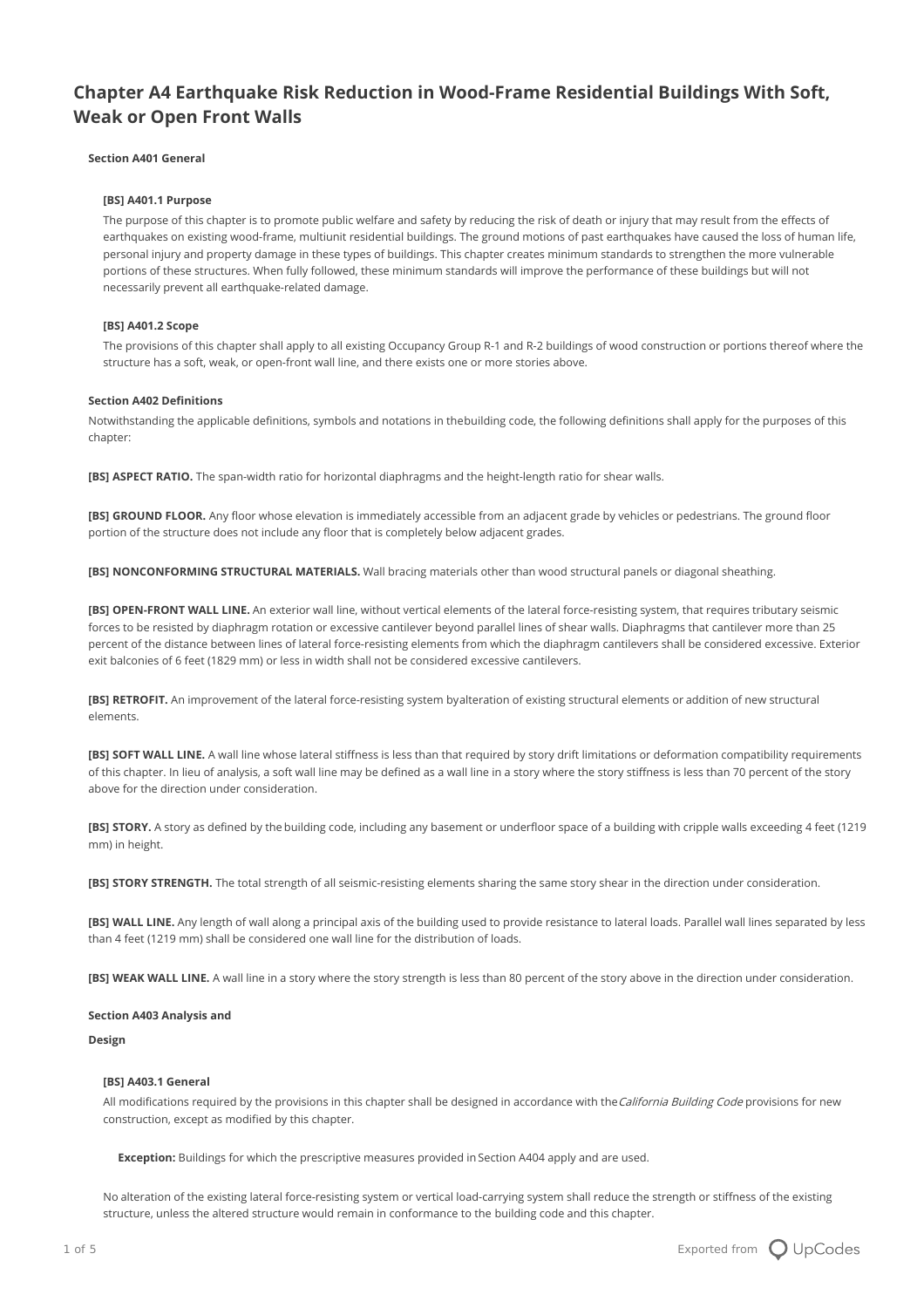### **[BS] A403.2 Scope of analysis**

This chapter requires the alteration, repair, replacement or addition of structural elements and their connections to meet the strength and stiffness requirements herein. The lateral-load-path analysis shall include the resisting elements and connections from the wood diaphragm immediately above any soft, weak or open-front wall lines to the foundation soil interface or to the uppermost story of a podium structure comprised of steel, masonry, or concrete structural systems that supports the upper, wood-framed structure. Stories above the uppermost story with a soft, weak, or open-front wall line shall be considered in the analysis but need not be modified. The lateral-load-path analysis for added structural elements shall also include evaluation of the allowable soil-bearing and lateral pressures in accordance with the building code. Where any portion of a building within the scope of this chapter is constructed on or into a slope steeper than one unit vertical in three units horizontal (33-percent slope), the lateral force-resisting system at and below the base level diaphragm shall be analyzed for the effects of concentrated lateral forces at the base caused by this hillside condition.

**Exception:** When an open-front, weak or soft wall line exists because of parking at the ground floor of a two-story building and the parking area is less than 20 percent of the ground floor area, then only the wall lines in the open, weak or soft directions of the enclosed parking area need comply with the provisions of this chapter.

# **[BS] A403.3 Design base shear and design parameters**

The design base shear in a given direction shall be permitted to be 75 percent of the value required for similar new construction in accordance with the building code. The value of R used in the design of the strengthening of any story shall not exceed the lowest value ofR used in the same direction at any story above. The system overstrength factor,  $\varLambda_{0}$  and the deflection amplification factor,  $C_{0}$  shall be not less than the largest respective value corresponding to the  $R$  factor being used in the direction under consideration.

## **Exceptions:**

- 1. For structures assigned to Seismic Design Category B, values of R,  $\Delta_0$  and  $C_A$ shall be permitted to be based on the seismic forceresisting system being used to achieve the required strengthening.
- 2. For structures assigned to Seismic Design Category C or D, values of R,  $\Delta_0$  and  $C_d$  shall be permitted to be based on the seismic forceresisting system being used to achieve the required strengthening, provided that when the strengthening is complete, the strengthened structure will not have an extreme weak story irregularity defined as Type 5b in ASCE 7 Table 12.3-2.
- 3. For structures assigned to Seismic Design Category E, values of R,  $\Delta_0$  and  $C_d$  shall be permitted to be based on the seismic forceresisting system being used to achieve the required strengthening, provided that when the strengthening is complete, the strengthened structure will not have an extreme soft story, a weak story, or an extreme weak story irregularity defined, respectively, as Types 1b, 5a and 5b in ASCE 7 Table 12.3-2.

# **[BS] A403.4 Story drift**

## **limitations**

The calculated story drift for each retrofitted story shall not exceed the allowable deformation compatible with all vertical load-resisting elements and 0.025 times the story height. The calculated story drift shall not be reduced by the effects of horizontal diaphragm stiffness but shall be increased when these effects produce rotation. Drift calculations shall be in accordance with the building code.

#### **[BS] A403.4.1 Pole structures**

The effects of rotation and soil stiffness shall be included in the calculated story drift where lateral loads are resisted by vertical elements whose required depth of embedment is determined by pole formulas. The coefficient of subgrade reaction used in deflection calculations shall be based on a geotechnical investigation conducted in accordance with the building code.

#### **[BS] A403.5 Deformation compatibility and P Δ effects**

The requirements of the building code shall apply, except as modified herein. All structural framing elements and their connections not required by design to be part of the lateral force-resisting system shall be designed and/or detailed to be adequate to maintain support of expected gravity loads when subjected to the expected deformations caused by seismic forces. Increased demand due to P Δ effects and story sidesway stability shall be considered in retrofit stories that rely on the strength and stiffness of cantilever columns for lateral resistance.

## **[BS] A403.6 Ties and continuity**

All parts of the structure included in the scope ofSection A403.2 shall be interconnected as required by thebuilding code.

#### **[BS] A403.7 Collector elements**

Collector elements shall be provided that can transfer the seismic forces originating in other portions of the building to the elements within the scope of Section A403.2 that provide resistance to those forces.

#### **[BS] A403.8 Horizontal diaphragms**

The strength of an existing horizontal diaphragm sheathed with wood structural panels or diagonal sheathing need not be investigated unless the diaphragm is required to transfer lateral forces from vertical elements of the seismic force-resisting system above the diaphragm to elements below the diaphragm because of an offset in placement of the elements.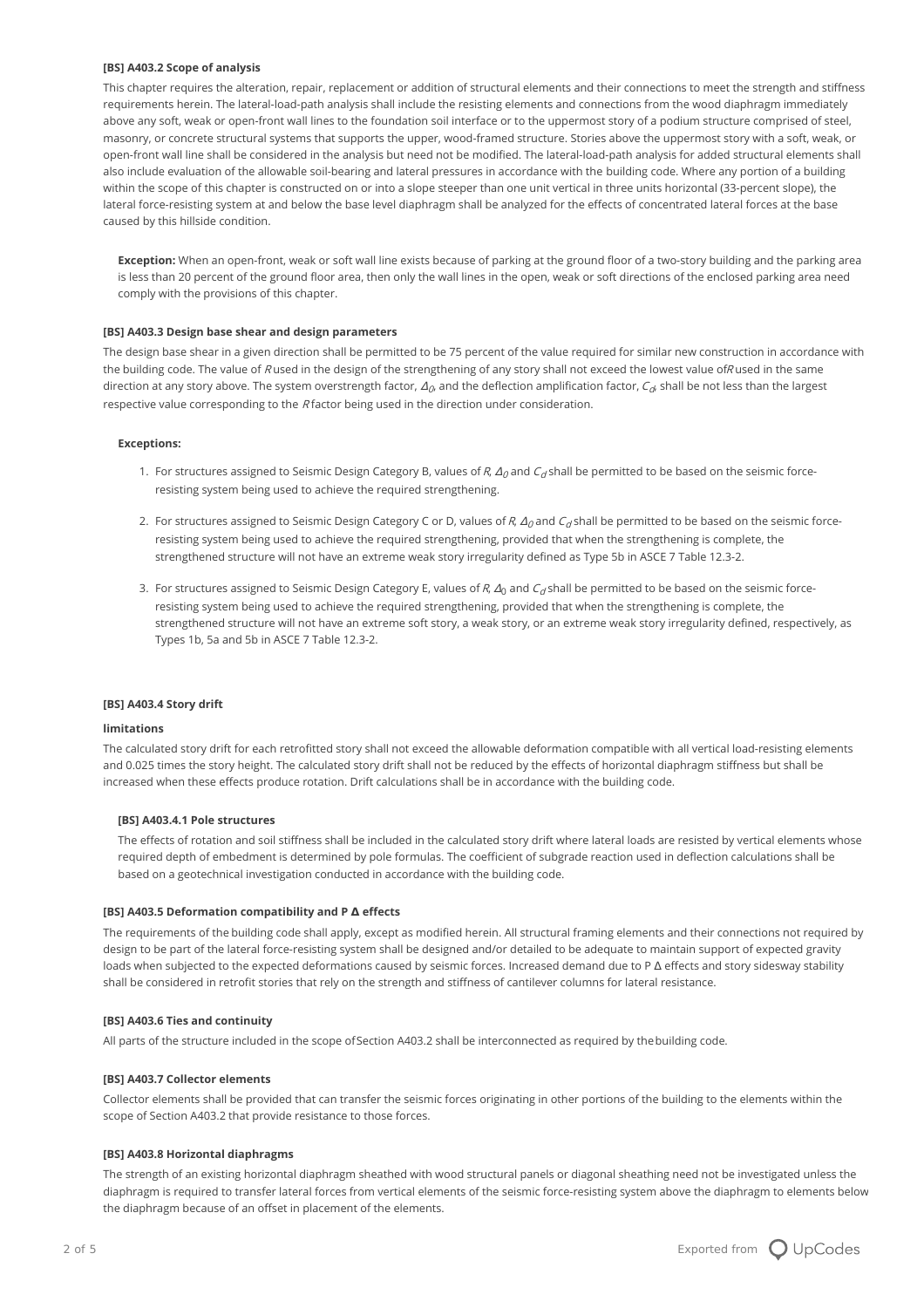Rotational effects shall be accounted for when asymmetric wall stiffness increases shear demands.

## **[BS] A403.9 Wood-framed shear walls**

Wood-framed shear walls shall have strength and stiffness sufficient to resist the seismic loads and shall conform to the requirements of this section.

## **[BS] A403.9.1 Gypsum or cement plaster products**

Gypsum or cement plaster products shall not be used to provide lateral resistance in a soft or weak story or in a story with an open-front wall line, whether or not new elements are added to mitigate the soft, weak or open-front condition.

# **[BS] A403.9.2 Wood structural**

**panels**

# **[BS] A403.9.2.1 Drift limit**

Wood structural panel shear walls shall meet the story drift limitation ofSection A403.4. Conformance to the story drift limitation shall be determined by approved testing or calculation. Individual shear panels shall be permitted to exceed the maximum aspect ratio, provided the allowable story drift and allowable shear capacities are not exceeded.

## **[BS] A403.9.2.2 Openings**

Shear walls are permitted to be designed for continuity around openings in accordance with thebuilding code. Blocking and steel strapping shall be provided at corners of the openings to transfer forces from discontinuous boundary elements into adjoining panel elements. Alternatively, perforated shear wall provisions of the building code are permitted to be used.

# **[BS] A403.9.3 Hold-down connectors**

## **[BS] A403.9.3.1 Expansion anchors in tension**

Expansion anchors that provide tension strength by friction resistance shall not be used to connect hold-down devices to existing concrete or masonry elements.

# **[BS] A403.9.3.2 Required depth of embedment**

The required depth of embedment or edge distance for the anchor used in the hold-down connector shall be provided in the concrete or masonry below any plain concrete slab unless satisfactory evidence is submitted to the code official that shows that the concrete slab and footings are of monolithic construction.

# **Section A404 Prescriptive Measures for Weak**

**Story**

# **[BS] A404.1**

## **Limitation**

These prescriptive measures shall apply only to two-story buildings and only when deemed appropriate by thecode official. These prescriptive measures rely on rotation of the second floor diaphragm to distribute the seismic load between the side and rear walls of the ground floor open area. In the absence of an existing floor diaphragm of wood structural panel or diagonal sheathing, a new wood structural panel diaphragm of minimum thickness of  $^3\!I_4$  inch (19.1 mm) and with 10d common nails at 6 inches (152 mm) on center shall be applied.

#### **[BS] A404.1.1 Additional conditions**

To qualify for these prescriptive measures, the following additional conditions need to be satisfied by the retrofitted structure:

- 1. Diaphragm aspect ratio L/W is less than 0.67, where W is the diaphragm dimension parallel to the soft, weak or open-front wall line and L is the distance in the orthogonal direction between that wall line and the rear wall of the ground floor open area.
- 2. Minimum length of side shear walls = 20 feet (6096 mm).
- 3. Minimum length of rear shear wall = three-fourths of the total rear wall length.
- 4. No plan or vertical irregularities other than a soft, weak or open-front wall line.
- 5. Roofing weight less than or equal to 5 pounds per square foot (240 N/ $m^2$ ).
- 6. Aspect ratio of the full second floor diaphragm meets the requirements of thebuilding code for new construction.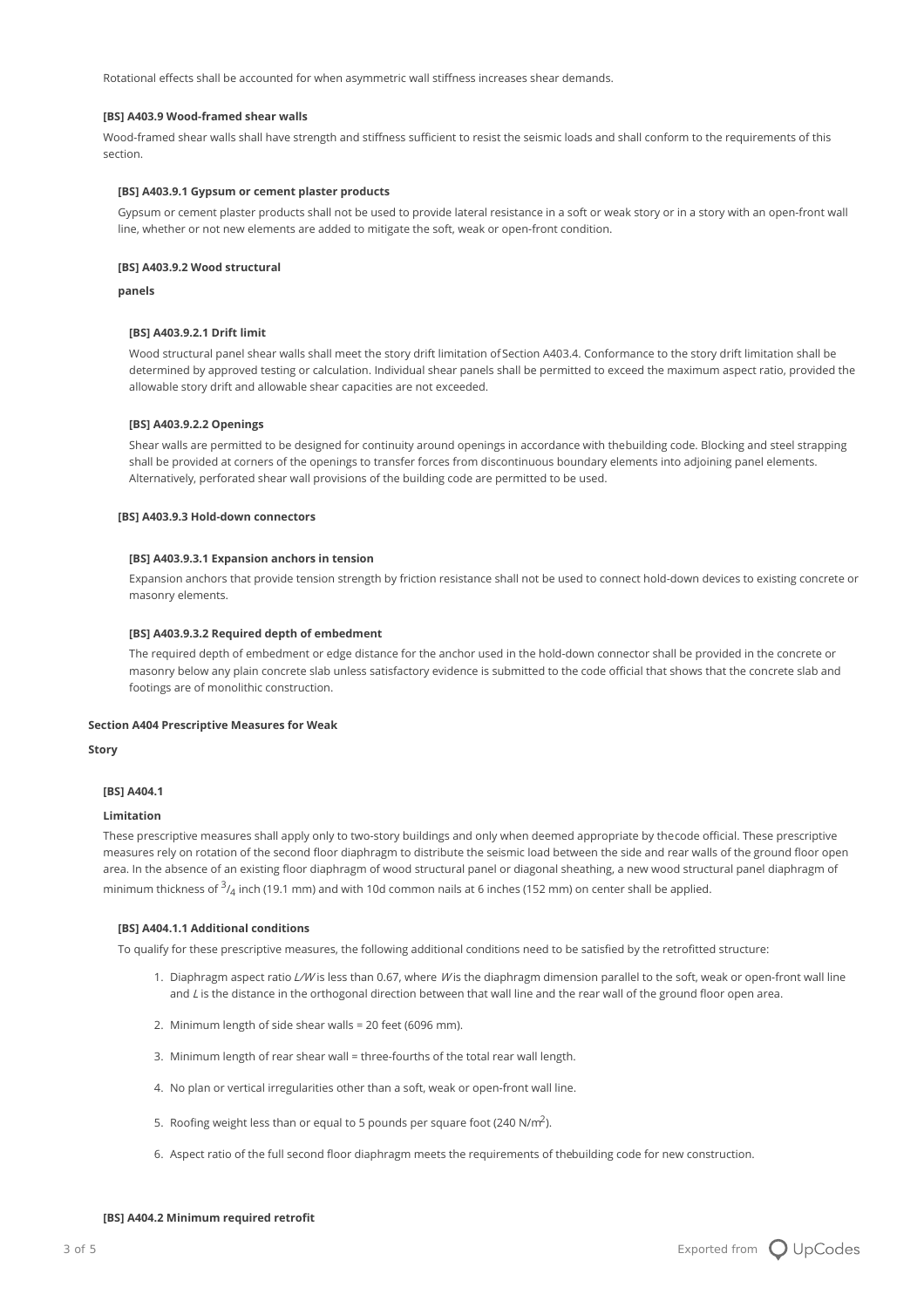# **[BS] A404.2.1 Anchor size and spacing**

The anchor size and spacing shall be a minimum of $^3\!/_4$  inch (19.1 mm) in diameter at 32 inches (813 mm) on center. Where existing anchors are inadequate, supplemental or alternative approved connectors (such as new steel plates bolted to the side of the foundation and nailed to the sill) shall be used.

## **[BS] A404.2.2 Connection to floor above**

Shear wall top plates shall be connected to blocking or rim joist at upper floor with a minimum of 18-gage galvanized steel angle clips  $4^{\rm J}_{\rm /2}$  inches (114 mm) long with 12-8d nails spaced no farther than 16 inches (406 mm) on center, or by equivalent shear transfer methods.

## **[BS] A404.2.3 Shear wall sheathing**

The shear wall sheathing shall be a minimum of  $^{15}\prime_{32}$  inch (11.9 mm) 5-Ply Structural I with 10d nails at 4 inches (102 mm) on center at edges and 12 inches (305 mm) on center at field; blocked all edges with 3 by 4 board or larger. Where existing sill plates are less than 3-by thick, place flat 2 by on top of sill between studs, with flat 18-gage galvanized steel clips 4 $^1\prime_2$  inches (114 mm) long with 12-8d nails or  $^3\prime_8$ -inch-diameter (9.5 mm) lags through blocking for shear transfer to sill plate. Stagger nailing from wall sheathing between existing sill and new blocking. Anchor new blocking to foundation as specified above.

# **[BS] A404.2.4 Shear wall hold-**

# **downs**

Shear walls shall be provided with hold-down anchors at each end. Two hold-down anchors are required at intersecting corners. Hold-downs shall be approved connectors with a minimum  $^5\prime_8$ -inch-diameter (15.9 mm) threaded rod or other approved anchor with a minimum allowable load of 4,000 pounds (17.8 kN). Anchor embedment in concrete shall be not less than 5 inches (127 mm). Tie-rod systems shall be not less than  $^5\prime_8$  inch (15.9 mm) in diameter unless using high-strength cable. High-strength cable elongation shall not exceed $^5\prime_8$  inch (15.9 mm) under a 4,000 pound (17.8 kN) axial load.

# **Section A405 Materials of Construction**

## **[BS] A405.1 New materials**

New materials shall meet the requirements of the California Building Code, except where allowed by this chapter.

## **[BS] A405.2 Allowable foundation and lateral pressures**

The use of default values from the building code for continuous and isolated concrete spread footings shall be permitted. For soil that supports embedded vertical elements, Section A403.4.1 shall apply.

## **[BS] A405.3 Existing materials**

The physical condition, strengths, and stiffnesses of existing building materials shall be taken into account in any analysis required by this chapter. The verification of existing materials conditions and their conformance to these requirements shall be made by physical observation, material testing or record drawings as determined by the registered design professional subject to the approval of the code official.

## **[BS] A405.3.1 Wood-structural-panel shear walls**

#### **[BS] A405.3.1.1 Existing nails**

When the required calculations rely on design values for common nails or surfaced dry lumber, their use in construction shall be verified by exposure.

## **[BS] A405.3.1.2 Existing plywood**

When verification of the existing plywood is by use of record drawings alone, plywood shall be assumed to be of three plies.

# **[BS] A405.3.2 Existing wood**

## **framing**

Wood framing is permitted to use the design stresses specified in thebuilding code under which the building was constructed or other stress criteria approved by the code official.

# **[BS] A405.3.3 Existing structural steel**

All existing structural steel shall be permitted to be assumed to comply with ASTM A 36. Existing pipe or tube columns shall be assumed to be of minimum wall thickness unless verified by testing or exposure.

#### **[BS] A405.3.4 Existing**

**concrete**